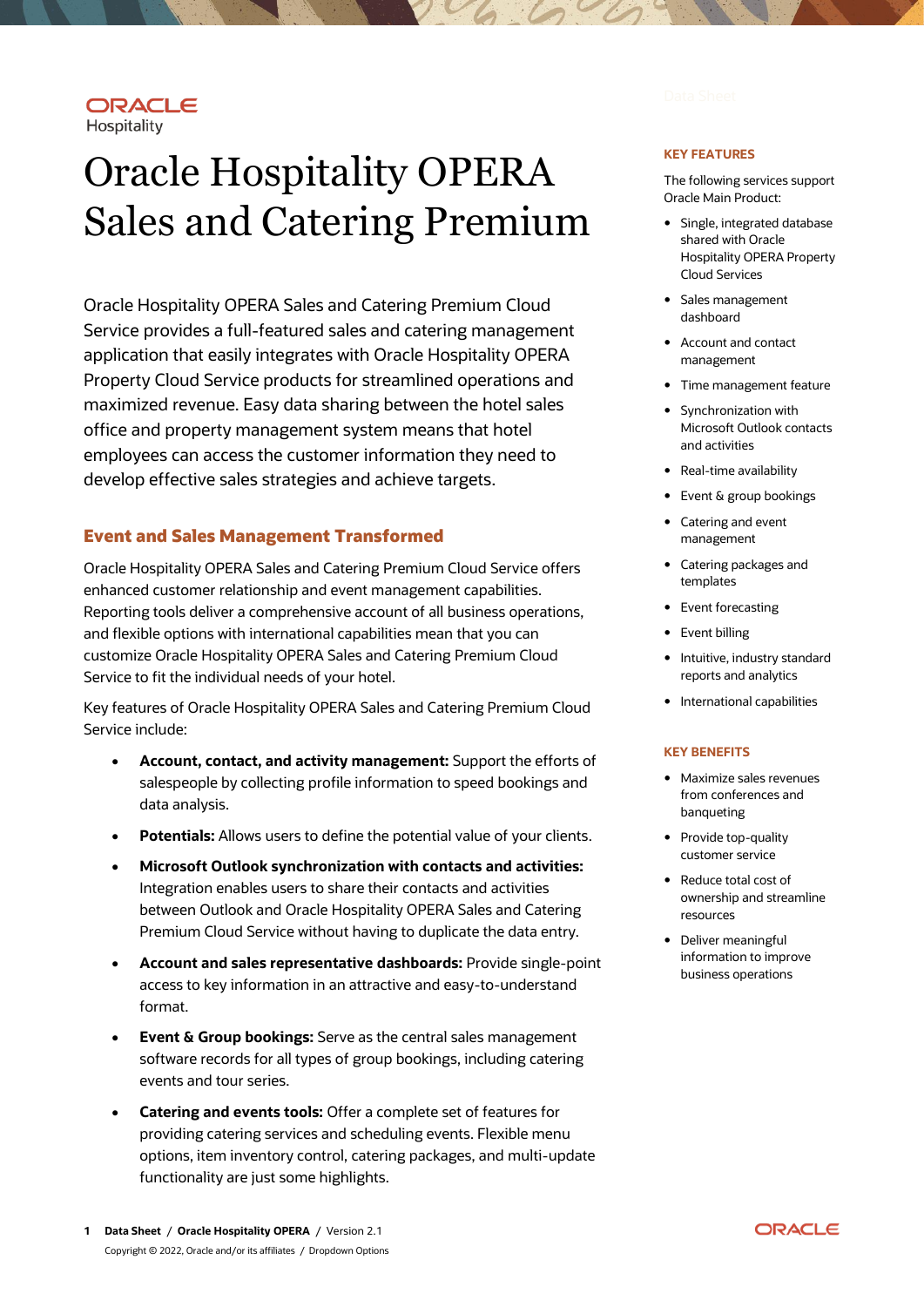- **Event billing:** This feature allows for event actualization and immediate posting of event charges to the group folio.
- **Function diary:** Graphical display of events by function space provides drill-down features for in-depth details; offers full access to all details of existing and new bookings for easy and efficient workflows.
- **Interfaces to third-party systems:** Include e-reader boards.
- **Web Proposal:** One-click access when coupled with Web Proposal.
- **OPERA Web Services:** These may be used to expose meeting rooms, menus, items, and day delegate packages on your website; typically used to drive sales of smaller and less complex meetings and events.
- **Reports and data queries:** Include more than 50 out-of-the-box reports.

# **Superior Customer Relationship Management**

Two comprehensive dashboards, sales manager and account, for all customer information provides flexible, easy-to-use screens and management tools to help meet operational requirements. Oracle Hospitality OPERA Sales and Catering Premium Cloud Service's time management features include activities and graphical views of appointments and meetings for the sales team.



The Account Dashboard displays account information, including contacts, activities, event and group bookings, and production statistics.

# **Enhanced Event Management**

Oracle Hospitality OPERA Sales and Catering Premium Cloud Service offers the most flexible and customizable Event Management module, allowing easy booking of a largescale convention or a small specialized event. With multifunction space configurations to suit all room needs and specifications, the solution offers an easy way to create, copy, move and organize events. Simple to add, update and create menu, and item engineering ensure efficiency. Event and item templates for repeatable booking scenarios,

#### **A SINGLE, INTEGRATED DATABASE**

Oracle Hospitality OPERA Sales and Catering Premium Cloud Service provides the tools you need to support your hotel's sales strategies. But what really sets the system apart is its integrated database. Shared with the Oracle Hospitality OPERA Property Cloud Service products, this single database enables the systems to employ common functions for customer profiles and profile management, rates and rate management, room and function space inventory and availability. Capitalize on OPERA's market leading application for group and event billing and cashiering to generate invoices swiftly and accurately.

#### **RELATED PRODUCTS**

The Oracle Hospitality OPERA suite includes:

- Oracle Hospitality OPERA Property Cloud Services
- Oracle Hospitality OPERA Sales and Catering Cloud Services
- Oracle Hospitality OPERA Mobile Cloud Service
- Oracle Hospitality OPERA Room Reservation System
- Oracle Hospitality OPERA Customer Loyalty Tracking Cloud Service
- Oracle Hospitality OPERA Central Sales Cloud Services
- Oracle Hospitality OPERA Advanced Reporting and Analytics Cloud Service
- Oracle Hospitality OPERA Web Self-Service Cloud Service
- Oracle Hospitality OPERA Sales & Catering Web Self-Service Cloud
- Service Oracle Hospitality Web Booking Engine Cloud Service
- Oracle Hospitality Web Proposal Cloud Service
- Oracle Hospitality OPERA Gaming Cloud Service

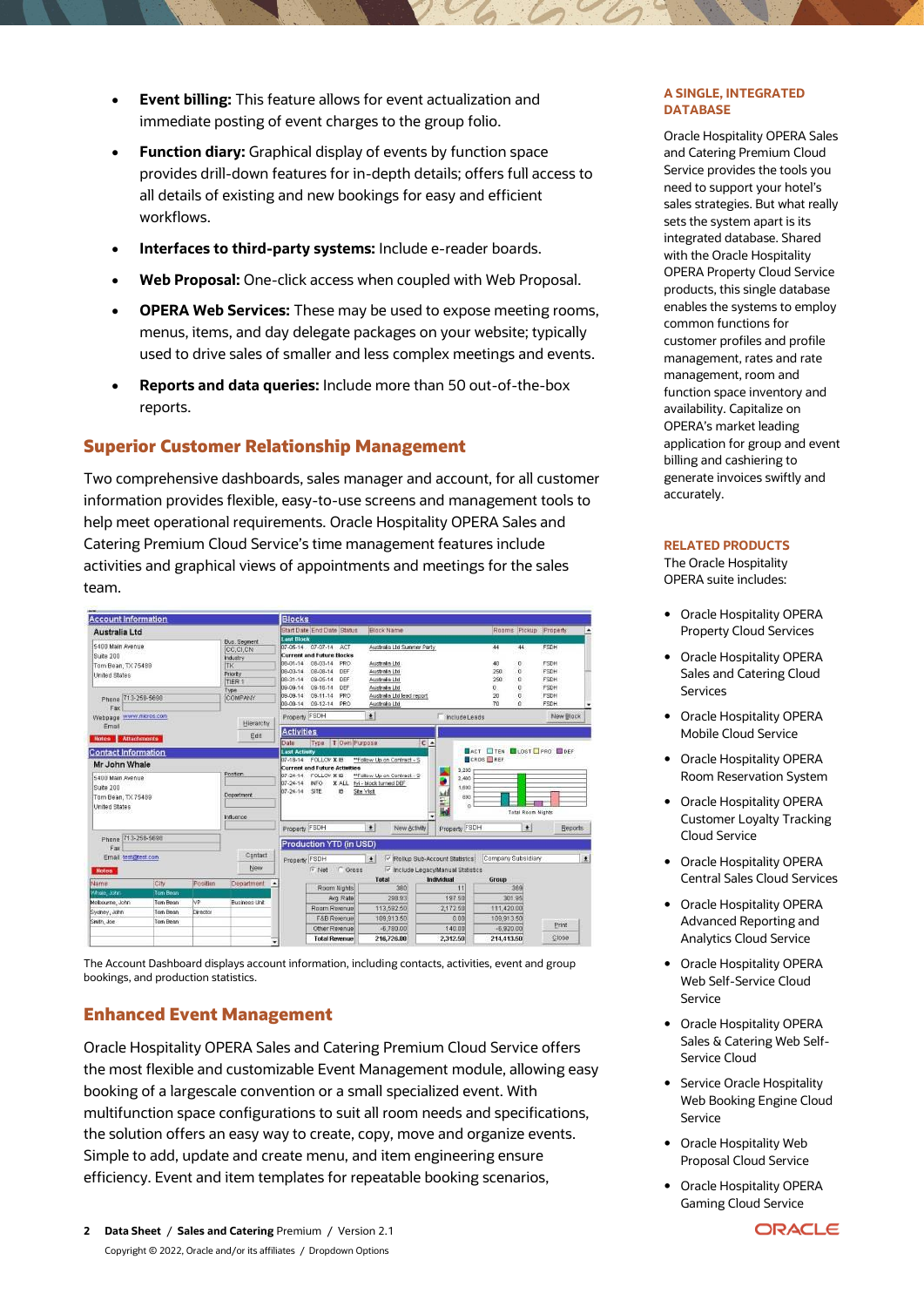superior catering package functionality and mass update processes make work enjoyable.

|                            |                                                                 | <b>NU</b> Space |                                                           | 土 Event Label Booking Name   土                                                                                                            |                   | Search           |
|----------------------------|-----------------------------------------------------------------|-----------------|-----------------------------------------------------------|-------------------------------------------------------------------------------------------------------------------------------------------|-------------------|------------------|
|                            |                                                                 |                 |                                                           |                                                                                                                                           | Hide Deduct Space | Advanced         |
| Rate Protect / Non-Compete |                                                                 |                 | <b>RPNC</b>                                               | <b>RP NC</b><br><b>RPNC</b>                                                                                                               |                   | Clear            |
| S Day View<br>치            | Wed. 02-19-14                                                   | Thu, 02-20-14   | Fri. 02-21-14                                             | Sun. 02-23-14<br>Bat 82-22-14                                                                                                             |                   |                  |
|                            |                                                                 |                 |                                                           | 12:00:06:00 12:00:06:00 12:00 06:00 12:00 06:00 12:00 06:00 12:00:00:00 12:00 06:00 12:00 06:00 12:00 06:00 12:00 06:00 12:00 06:00 12:00 |                   | Account          |
| Grand Balticom «C»         |                                                                 |                 | Account<br>Contact                                        | XYZ Company<br>Dark Smith                                                                                                                 | ٠                 | Contact          |
| <b>Cattary A</b>           |                                                                 |                 | <b>Block Name</b>                                         | 147981 - XYZ Company                                                                                                                      | ٠                 | <b>Block</b>     |
| Salon B                    | Auctralia                                                       |                 | <b>Evert Name</b>                                         | 101595 - Exhibition                                                                                                                       |                   |                  |
| Salon C                    |                                                                 |                 | Evert Stort / End                                         | 02-21-14 06:00 AM to 02-21-14 11:59 PM                                                                                                    |                   | Event            |
| Conner                     |                                                                 | <b>FOR 18</b>   | Function Space Start / End                                | 02-21-14 06:00 AM 55 02-21-14 11:59 PM                                                                                                    |                   | <b>Besources</b> |
| son EF.O +C+               |                                                                 |                 | Status (Block/Cat.)<br><b>Event Type</b>                  | <b>TEN/TEN</b><br>EXH                                                                                                                     |                   | Subevente        |
| <b>Salon E</b>             | <b><i><u>CONTACT AND DESCRIPTIONS OF REAL PROPERTY.</u></i></b> | -----           | Attendence                                                | to                                                                                                                                        |                   | Stured           |
|                            | <b>SITE DISTURBS ON</b>                                         | -----           | <b>Function Space</b>                                     | Grand Balkoon Salon E. F and G.                                                                                                           |                   |                  |
| Salon F                    | <b>CONTACT REPORTED BY</b>                                      |                 | Setup                                                     | DIAG                                                                                                                                      |                   | <b>UB Events</b> |
| Salon G                    |                                                                 |                 | Catering / Rooms Mgr<br>Rooms                             | Ina Baeuner / Ina Basuner<br>No.                                                                                                          |                   | Waltfisted       |
| <b>Salon H</b>             | Anstrali                                                        |                 | Subeverits                                                | None                                                                                                                                      |                   | Prospective      |
| Salon I                    |                                                                 |                 | Cat Decision                                              |                                                                                                                                           |                   |                  |
| Le Trianon I and EviDe     | 1.                                                              |                 | Cat Follow Up                                             |                                                                                                                                           |                   | <b>Rapy</b>      |
| Le Trianon i               | <b>Country</b>                                                  |                 | Rooms Follow Up                                           |                                                                                                                                           |                   | Printie          |
| Le Trianon II              |                                                                 |                 | <b>Wallisted Events</b><br><b>Prospective Events</b>      | ō                                                                                                                                         |                   | GRC.             |
| Coronado Room              |                                                                 |                 | <b>Event Created On</b>                                   | 02-17-14 06:00 PM                                                                                                                         |                   | Show Rms         |
| Alabama Room               |                                                                 |                 | <b>Block Ranking</b>                                      |                                                                                                                                           |                   |                  |
| <b>Centrum Birsten</b>     | * Austral                                                       |                 | <b>Block Conversion</b>                                   |                                                                                                                                           |                   |                  |
| Marri Room                 |                                                                 | <b>COLLECT</b>  | <b>Block Rate Protect</b><br>Block Non-Compete / Industry | NO <sub>1</sub><br>NO                                                                                                                     | Ξ                 |                  |
| # Catering Only @ Shared   | <b>Part 200</b><br>* Has Subeverts - Loud Event                 | WVMatisted      | Web 000 005                                               |                                                                                                                                           |                   |                  |
| <b>X Exclusive</b>         | 10 Alternate & Has Alternates   Don't Move                      |                 |                                                           | $\kappa \kappa$ < 02-21-14 06:00 AM 02-21-14 11:59 PM > >>                                                                                |                   | Print            |

The Function Diary illustrates booking and usage of each function room.

# **Event Billing**

Oracle Hospitality OPERA Sales and Catering Premium Cloud Service incorporates the cashiering functionality available in its OPERA Property Management System, providing a dynamic, Event Billing module. It offers the event team an efficient payment solution that performs the following: ensures all charges relating to an event are posted along with any extras ordered on the day, generates invoices and deals with payments. Proforma invoices also can be produced during the booking process.



The Event Billing functionality provides a quick and easy way to ensure event charges are posted correctly.

# **A Fully Integrated System for Maximum Control**

The fully integrated Oracle Hospitality OPERA Sales and Catering Premium Cloud Service system removes barriers that exist with interfaced sales management software and property management systems.

 Oracle Hospitality OPERA Vacation Ownership System Cloud Service

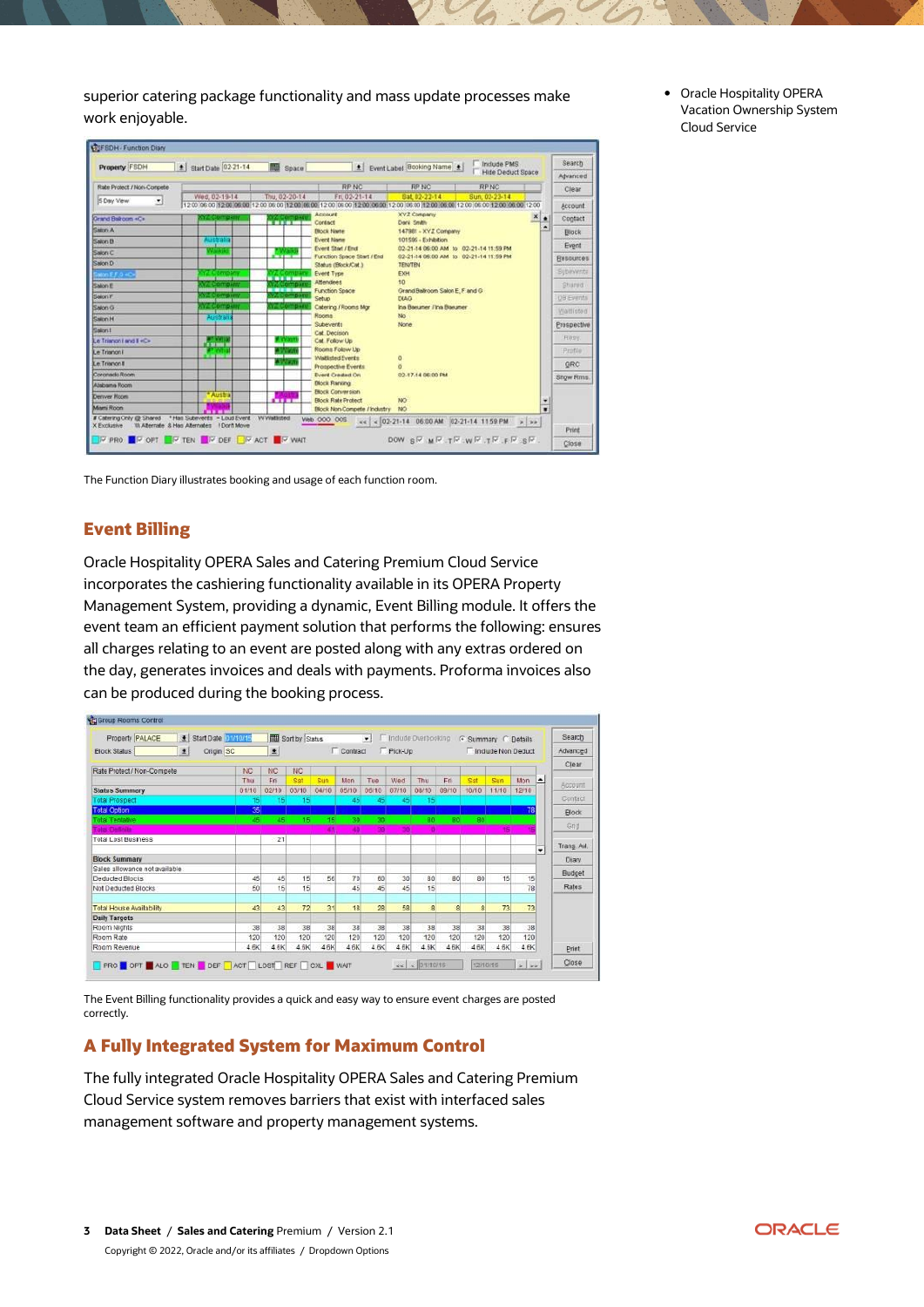This includes problems and complexities that arise from needing to create, link and update records in multiple systems. With a single inventory to monitor and control, the organization can more effectively include the goals of the sales and catering department in the overall sales and inventory strategy. By providing visibility to all group bookings, OPERA Sales and Catering enables the most accurate rooms forecast and drives revenue management.

# **Reports and Utilities**

Powerful reports and utilities make it easy to analyze the wealth of information stored in Oracle Hospitality OPERA Sales and Catering Premium Cloud Service. Advanced industry standard reports incorporate the ability to monitor activity and performance, gain valuable insights into history and forecast data – delivering meaningful information when and where you need it. Empower users with an effortless Report Writer feature. Data extraction tools enable users to create customized database queries for mail merges, input to spreadsheets and more.

# **Integration with Oracle Hospitality OPERA Central Sales**

# **Cloud Service**

With integration to Oracle Hospitality OPERA Central Sales Cloud Service, you can manage all revenue leads without any additional data entry on property – meaning all materialized revenue from the hotel is automatically uploaded to the corporate office. Sales force automation also provides central and local reporting, and contract management tools. By taking advantage of its superior sales force automation, you can:

- Send leads from your regional, national or global offices to the hotel.
- Reduce paperwork and e-mails between corporate offices and the hotel.
- Manage all revenue for leads without any additional data entry.
- Facilitate central and local reporting.